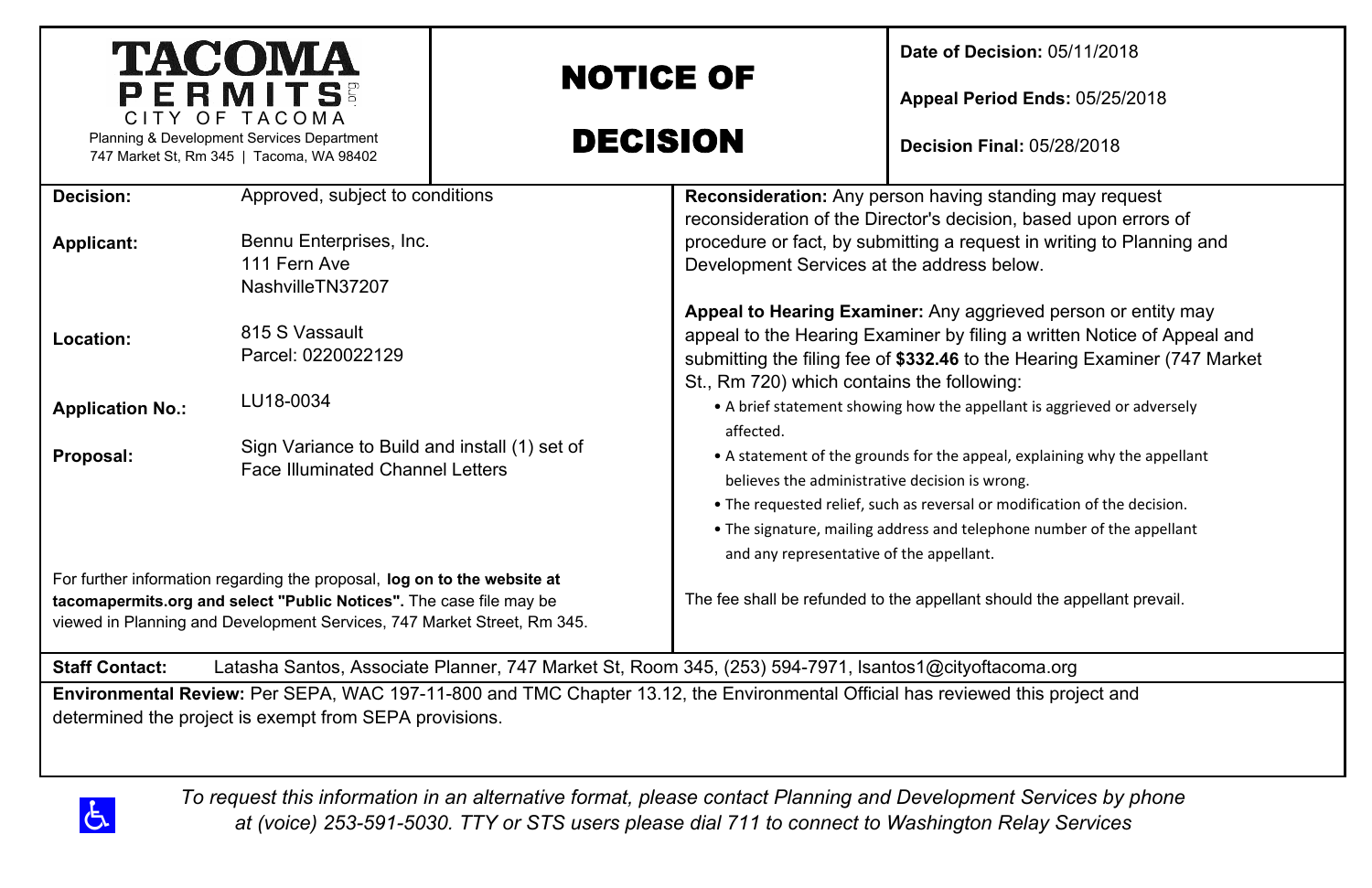

City of Tacoma **Planning and Development Services** 

#### **VARIANCE PERMIT APPLICATION FOR:**

**FILE NO.: LU18-0034** 

Bennu Enterprises, Inc. 111 Fern Ave Nashville, TN 37207

#### **SUMMARY OF REQUEST:**

Level 1 Sign Variance from quantity and sign area regulations to allow the construction and installation of (1) set of face illuminated channel letters.

#### **LOCATION:**

Site Address: 815 S Vassault St. Tacoma, WA 98465 Parcel Number(s): 0220022129

#### **SUMMARY OF DECISION:**

The request for a Sign Variance is Approved, subject to conditions.

#### Notes:

The appeal period on this decision closes May 25, 2018, and the effective date of this decision is the following business day, provided no requests for reconsideration or appeals are timely filed as identified in APPEAL PROCEDURES of this report and decision.

The Director has jurisdiction in this matter per TMC 13.05.030. The applicant bears the burden of proof to demonstrate the proposal is consistent with the provisions of the  $TMC$ , the applicable provisions and policies of the City's Comprehensive Plan, and other applicable ordinances of the City.

#### FOR ADDITIONAL INFORMATION CONCERNING THIS LAND USE PERMIT PLEASE **CONTACT:**

**Tasha Santos** Planning and Development Services Department 747 Market Street, Room 345, Tacoma, WA 98402 253-594-7971 Lsantos1@cityoftacoma.org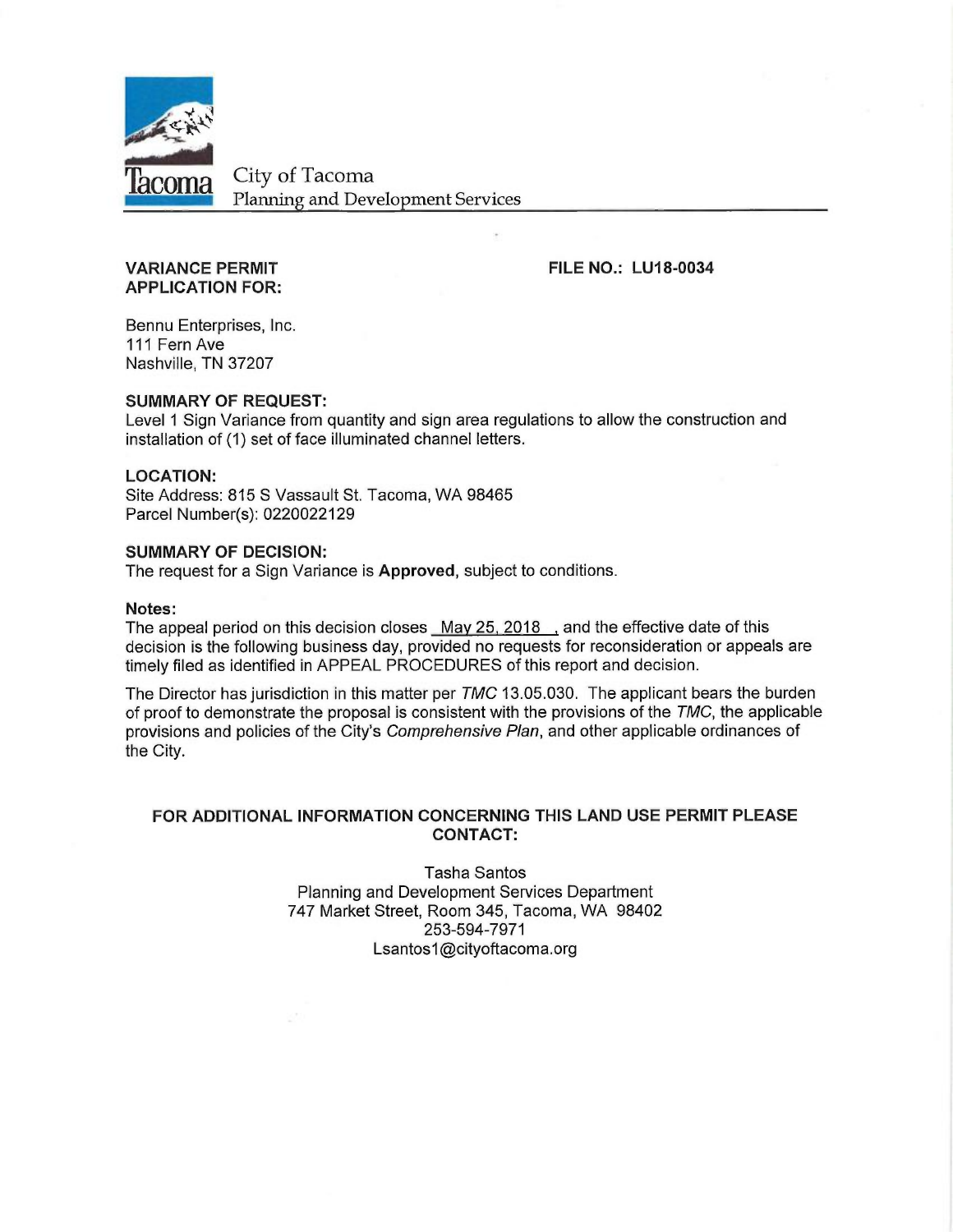# **SUMMARY OF RECORD**

The following attachments and exhibits constitute the administrative record:

Attachments:

Attachment "A": Zoning Map Attachment "B": Site Plan Attachment "C": Building Elevation Attachment "D": Sign Details

# $Exhibits<sup>1</sup>$ :

Exhibit "A": Applicant's Justification for the Variance

# **FINDINGS**

# Proposal:

- 1. To allow the construction of one wall-mounted sign, the applicant requests a Level 1 sign variance from quantity and sign area standards.
- 2. Sites in the R4 district are allowed one sign, either free standing or wall-mounted (See Finding 12). The site has been issued a permit for a free standing monument sign (SIGN18-0020) and an additional sign requires a variance for quantity.
- 3. Signs in the R4 district are allowed to have a total sign area of 30 square feet; the proposed sign area is 35 square feet (See Finding 13 and Attachment "D"). The applicant requests an approximately 17% increase in sign area, which is within allowed increase for a Level 1 sign variance (See Finding 14).

# **Project Site:**

- 4. The site is located within the "R-4" Multiple-Family Dwelling District.
- 5. The site is within the West End Neighborhood Council area.
- 6. The site has frontage on S. Vassault St. The building that the sign is attached to is setback from the street approximately 115 ft.
- 7. A Conditional Use Permit (LU16-0244) received final approval on March 22, 2017 to allow the hospital to be constructed on the subject site.

# **Surrounding Area:**

8. The surrounding properties are primarily zoned R4 and R4L and developed with various multi-family developments, religious facilities, a gym and a school (See Attachment "A").

# **Notification and Comments:**

9. The application was determined to be complete on February 7, 2018. Written notice of the application was mailed to owners of property within 100 feet of the site as indicated by the Pierce County Assessor/Treasurer's records, the neighborhood council, and qualified neighborhood groups, allowing for 14 days of comment period. Public notice was posted on

<sup>&</sup>lt;sup>1</sup> All Exhibits are contained in Planning and Development Services Department File No. LU18-0034. They are referenced and incorporated herein as though fully set forth.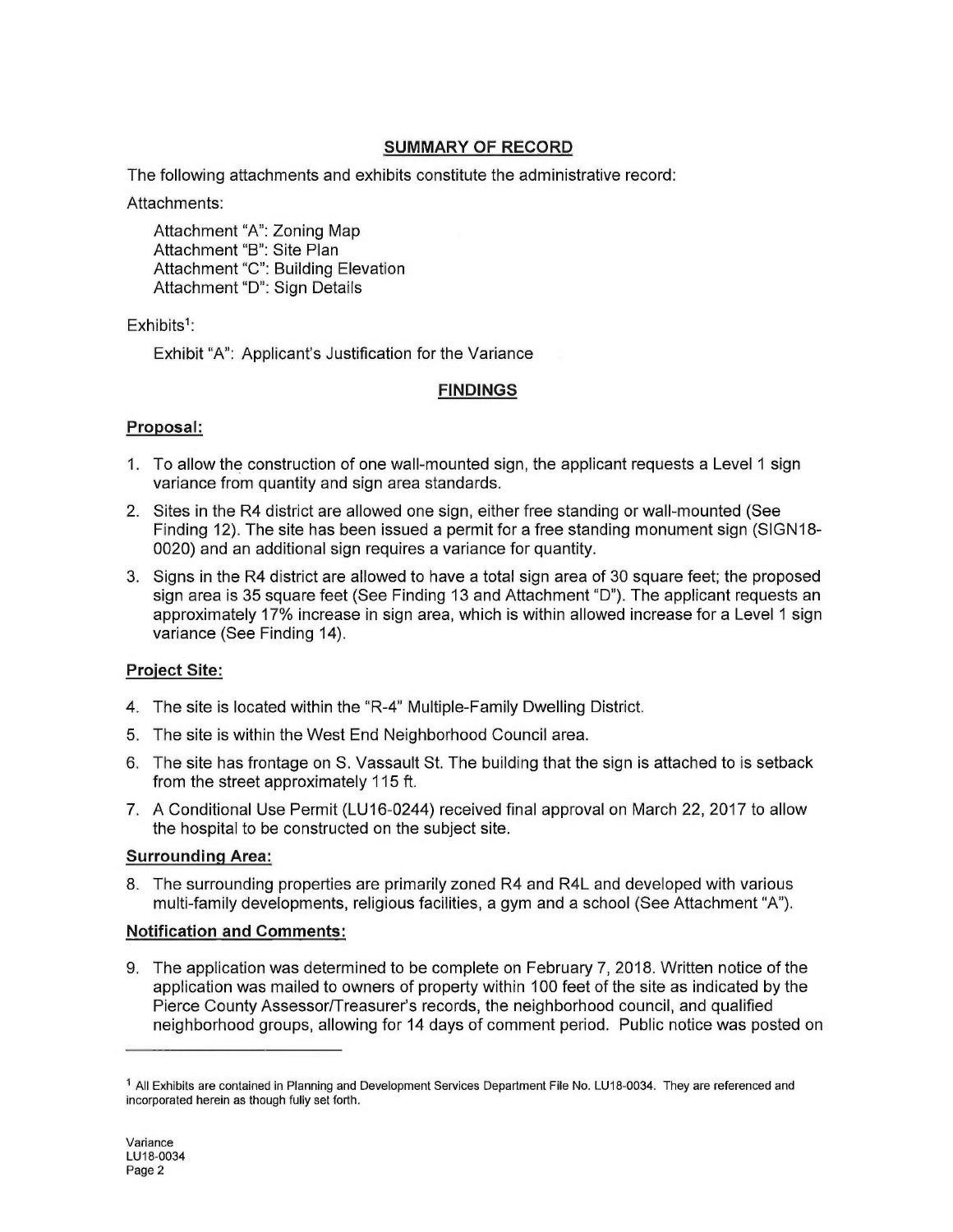the site within seven days of the start of the comment period.

10. No public comments were received on the proposal.

#### **Additional Information:**

- 11. The applicant's justification for the Variance application is marked as an Exhibit to this report and decision. In summary, the applicant states the following:
	- The R4 District sign regulations are designed around allowed residential uses and do not accommodate reasonable signage for a hospital conditional use.
	- The structure that the sign will be mounted on is setback approximately 115 ft. from the street – the size and placement of the sign is recommended for visibility and readability from S. Vassault St.

#### **Applicable Regulations and Policies:**

- 12. TMC Section 13.06.522. E allows one freestanding sign not exceeding 30 square feet in area for all faces and not greater than six feet in height, or one building face sign of the same maximum dimensions, shall be allowed for each development site.
- 13. TMC Section 13.06.700.S defines sign area as the total area of a sign, as measured by the perimeter of the smallest rectangle enclosing the extreme limits of the letter, module, or advertising message visible from any one viewpoint or direction, excluding the sign support structure, architectural embellishments, decorative features, or framework which contains no written or advertising copy. (Includes only one side of a double-faced sign, unless noted otherwise.)
- 14. TMC Section 13.06.645.B.5.a(1) defines a Level 1 Sign Variance as any sign variance request for up to a 25 percent increase in the permitted sign area or height or to allow an increase in the permitted number of signs. Such variance requests shall be reviewed against the criteria outlined in Section 13.06.645.B.5.b.

#### **CONCLUSIONS<sup>2</sup>**

- 1. Provided the conditions of approval are met, the proposal meets the criteria as stated in TMC 13.06.645.B.5.b for approval of a Variance as follows:
	- a. The proposed signage indicates an exceptional effort to create visual harmony between the signs, structures, and other features of the property through the use of a consistent design theme, including, but not limited to, size, materials, color, lettering, and location.

The proposed signage is designed to complement the approved building architecture. materials, and location. A white, green and blue color scheme compliments the surrounding natural environment and a neutral font is used. Submitted building elevations (See Attachment "C") illustrate signage that is harmonious with the size and height of the building it is attached to. The sign points to the south, with the closest parcel with residential development being over 600 ft. away from the sign face. Additionally, the City approved a Conditional Use Permit (LU16-0244) to allow the construction of a hospital on the subject site. The R4 zoning district's sign regulations address signage for allowed residential uses as well as limited conditional uses. Hospital

<sup>&</sup>lt;sup>2</sup> Conclusions are based upon the applicable criteria and standards set forth in the Tacoma Municipal Code (TMC), the policies of the Comprehensive Plan, and the Attachments and Exhibits listed herein. Any conclusion of law hereinafter stated which may be deemed a finding of fact herein is hereby adopted as such.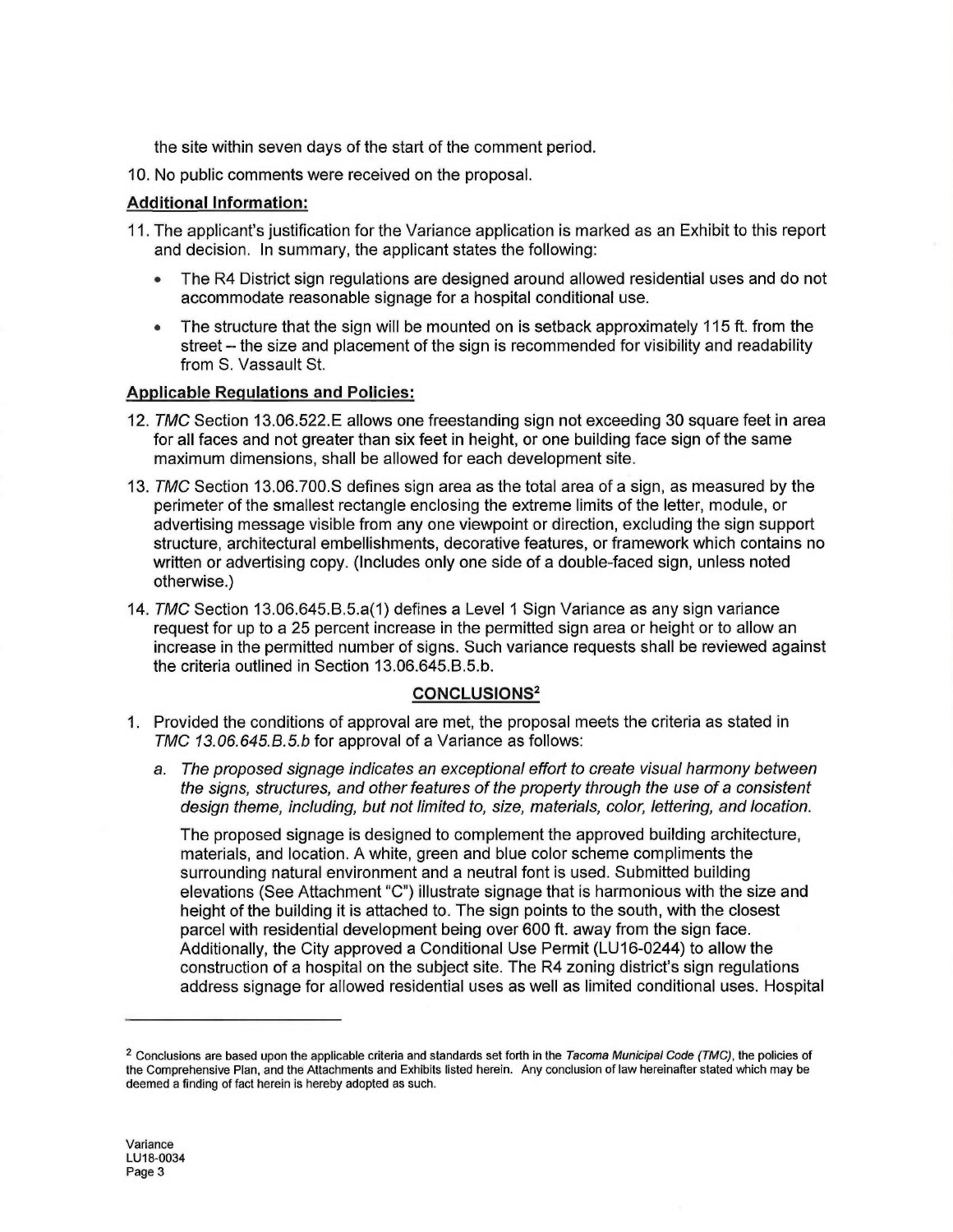uses are not identified and are therefore reviewed under residential use standards. Applying the code literally is unreasonable for this type of use.

### **DECISION**

Based upon the above findings and conclusions, the request for a Sign Variance is Approved. subject to the following conditions:

Conditions:

- 1. The proposal shall be developed substantially consistent with the attached plans (See Attachments "B-D").
- 2. In no instance shall the total sign area be more than what is allowed through a Level 1 variance, in this case a 25% increase.

#### **Advisory Notes:**

The below notes are meant to provide additional information to the applicant relative to the specific development proposal. These notes are not conditions of the permit nor do they constitute a complete review of the project.

ORDERED this 11th day of May, 2018.

**Brian Boudet** 

Manager, Planning and Development Services Department

FULL DECISION TRANSMITTED by first class mail and interoffice email to:

Bennu Enterprises, Inc. 111 Fern Ave, Nashville, TN 37207

**SUMMARY OF DECISION TRANSMITTED by first class and interoffice mail to the following:** 

All property owners within 100 feet of the subject site West End Neighborhood Council

PURSUANT TO RCW 36.70B.130, YOU ARE HEREBY NOTIFIED THAT AFFECTED PROPERTY OWNER(S) RECEIVING THIS NOTICE OF DECISION MAY REQUEST A CHANGE IN VALUATION FOR PROPERTY TAX PURPOSES CONSISTENT WITH PIERCE COUNTY'S PROCEDURE FOR ADMINISTRATIVE APPEAL. TO REQUEST A CHANGE IN VALUE FOR PROPERTY TAX PURPOSES YOU MUST FILE WITH THE PIERCE COUNTY BOARD OF EQUALIZATION ON OR BEFORE JULY 1ST OF THE ASSESSMENT YEAR OR WITHIN 30 DAYS OF THE DATE OF NOTICE OF VALUE FROM THE ASSESSOR-TREASURER'S OFFICE. TO CONTACT THE BOARD CALL 253-798-7415 OR <WWW.CO.PIERCE.WA.US/BOE>.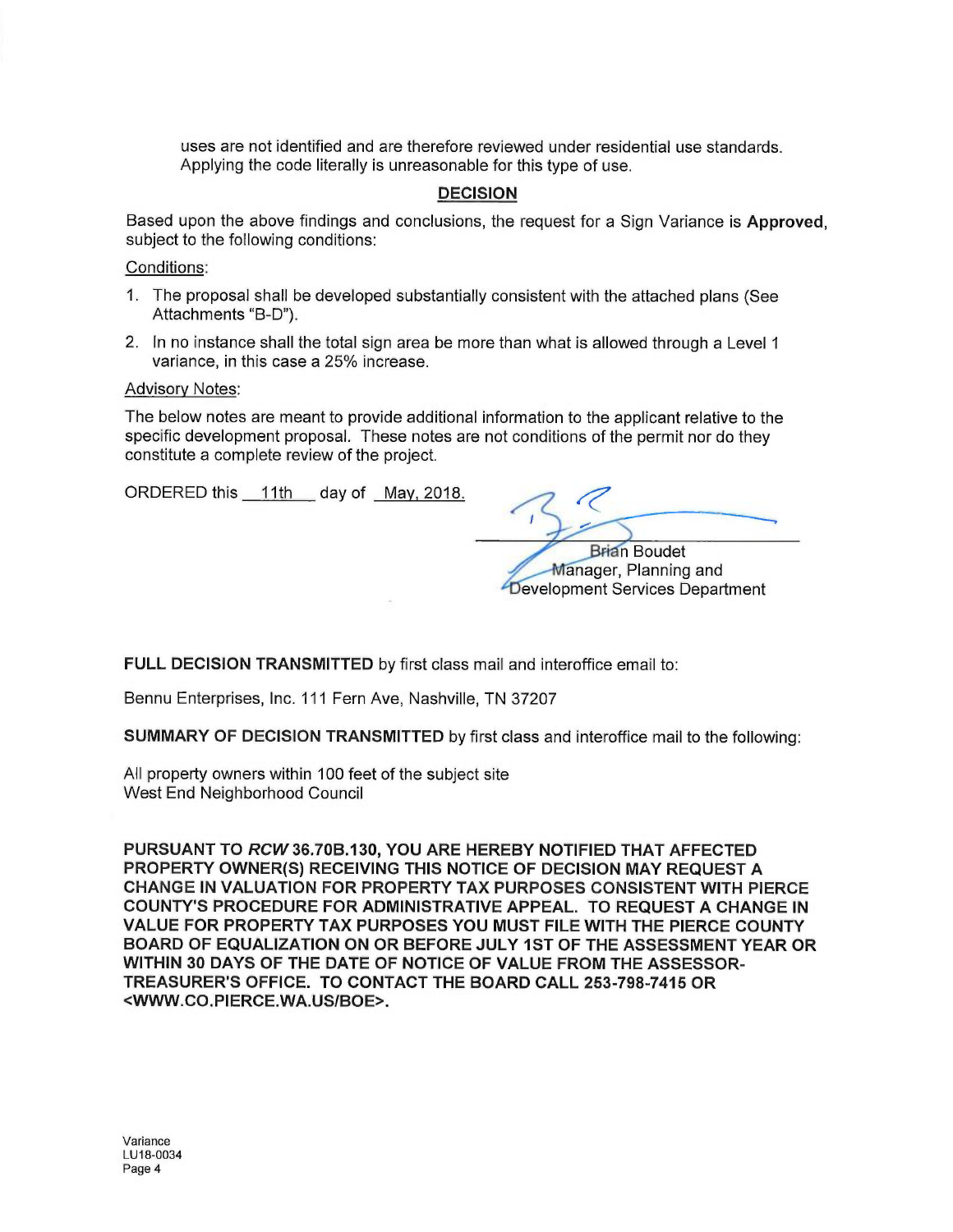#### **APPEAL PROCEDURES**

Any request for RECONSIDERATION and/or any APPEALS must be submitted in the applicable manner as outlined below on or before May 25, 2018.

#### **RECONSIDERATION:**

Any person having standing under the ordinance governing this application and feeling that the decision of the Director is based on errors of procedure or fact may make a written request for review by the Director within fourteen (14) days of the issuance of the written order. This request shall set forth the alleged errors, and the Director may, after further review, take such further actions as deemed proper, and may render a revised decision. A request for RECONSIDERATION of the Director's decision in this matter must be filed in writing to the staff contact listed on the first page of this document.

#### **APPEAL TO HEARING EXAMINER:**

Any decision of the Director may be appealed by any aggrieved person or entity as defined in Section 13.05.050 of the Tacoma Municipal Code, within fourteen (14) days of the issuance of this decision, or within seven (7) days of the date of issuance of the Director's decision on a reconsideration, to appeal the decision to the Hearing Examiner.

An appeal to the Hearing Examiner is initiated by filing a Notice of Appeal accompanied by the required filing fee of \$320.90. Filing of the appeal shall not be complete until both the Notice of Appeal and required filing fee has been received. THE FEE SHALL BE REFUNDED TO THE APPELLANT SHOULD THE APPELLANT PREVAIL. (Pursuant to Section 2.09.020 of the Tacoma Municipal Code, fees for appeals shall be waived for qualifying senior citizens and persons who are permanently handicapped who are eligible for tax exemption because of financial status.)

The Notice of Appeal must be submitted in writing to the Hearing Examiner's Office, Seventh Floor, Tacoma Municipal Building, and shall contain the following:

- (1) A brief statement showing how the appellant is aggrieved or adversely affected.
- (2) A statement of the grounds for the appeal, explaining why the appellant believes the administrative decision is wrong.
- (3) The requested relief, such as reversal or modification of the decision.
- (4) The signature, mailing address and telephone number of the appellant and any representative of the appellant.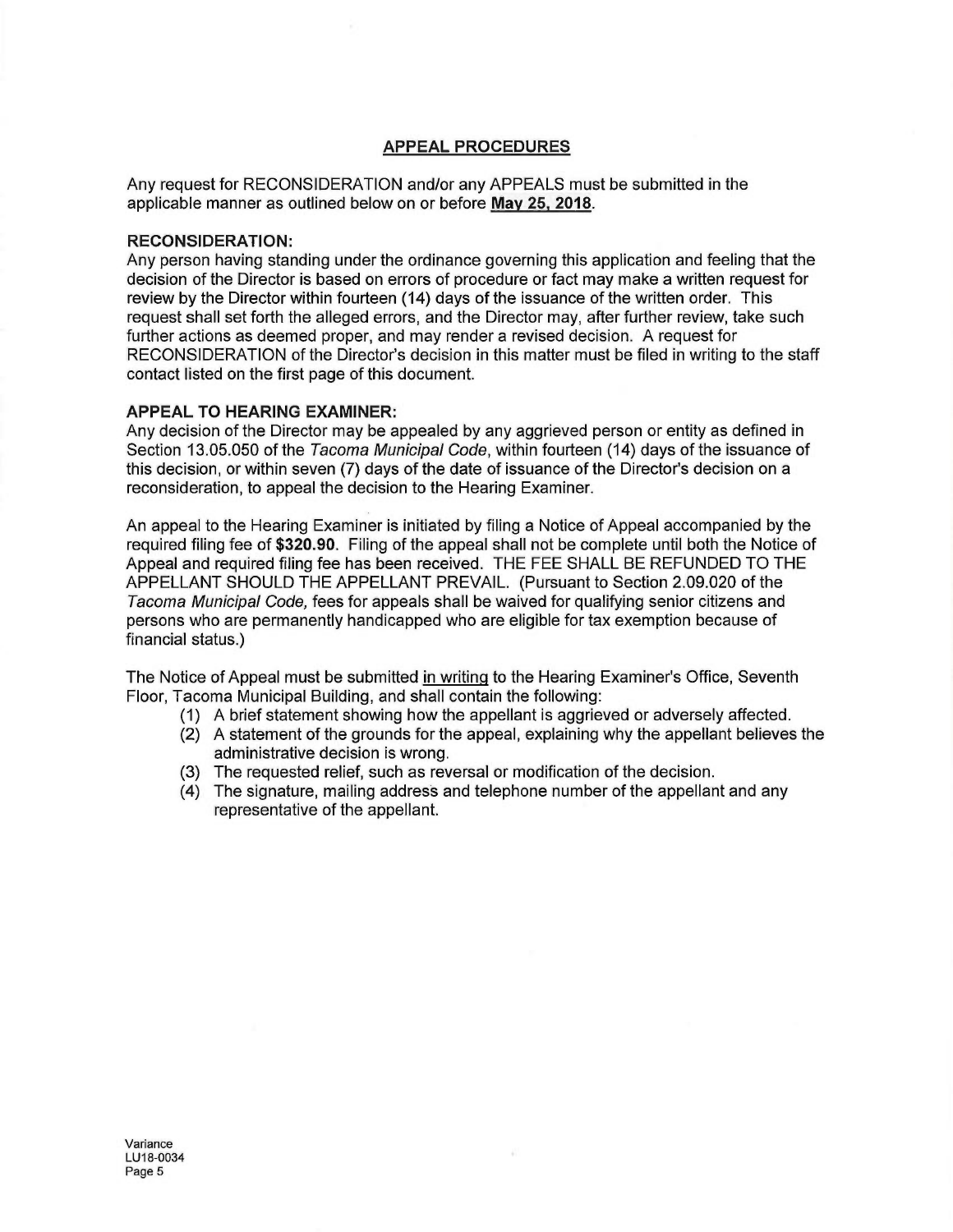# Attachment "A":

# Zoning Map

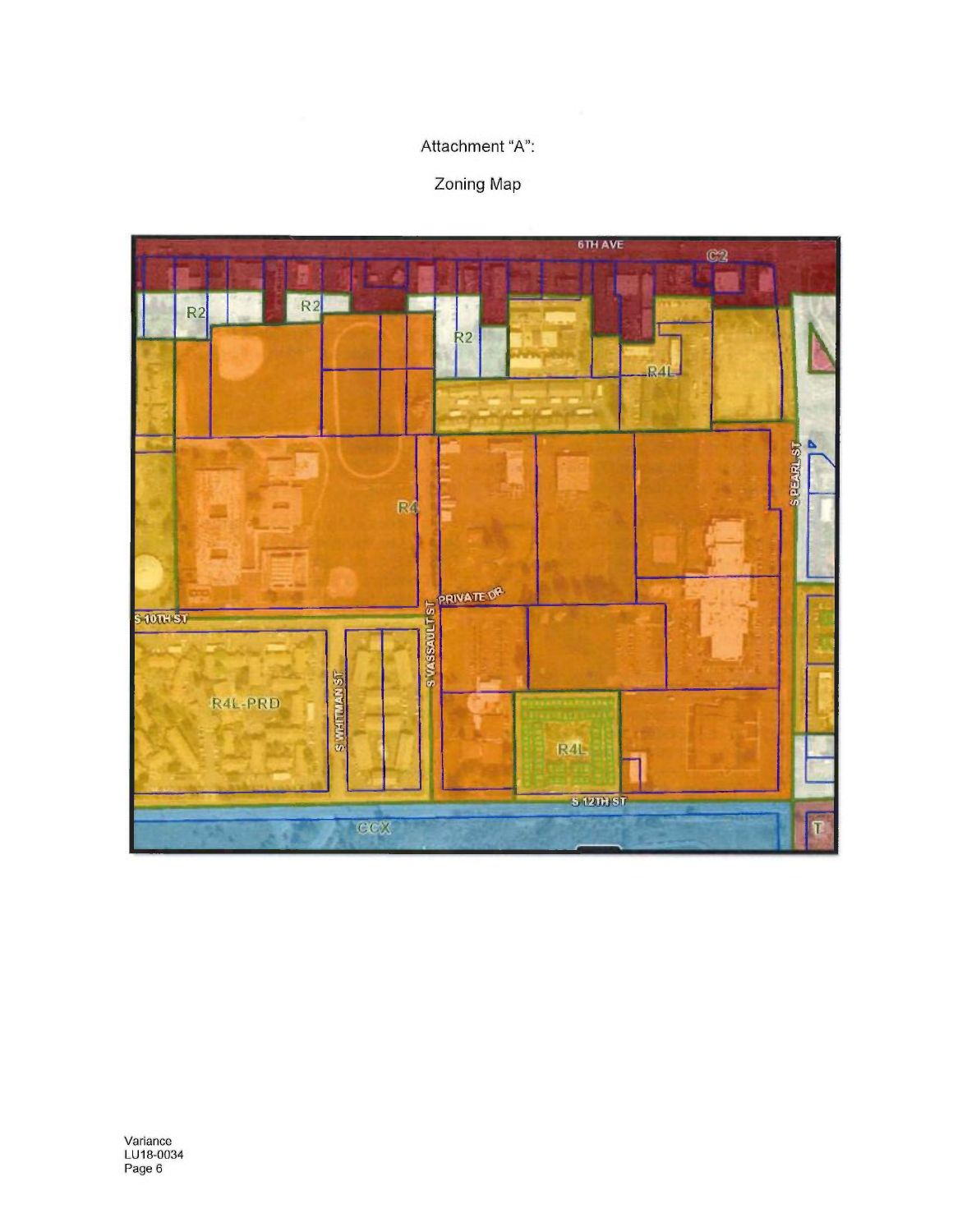Attachment "B" Site Plan

 $\bar{\nu}$ 

**See Attached** 

 $\sim 10$ 

Variance<br>LU18-0034<br>Page 7

 $\sim$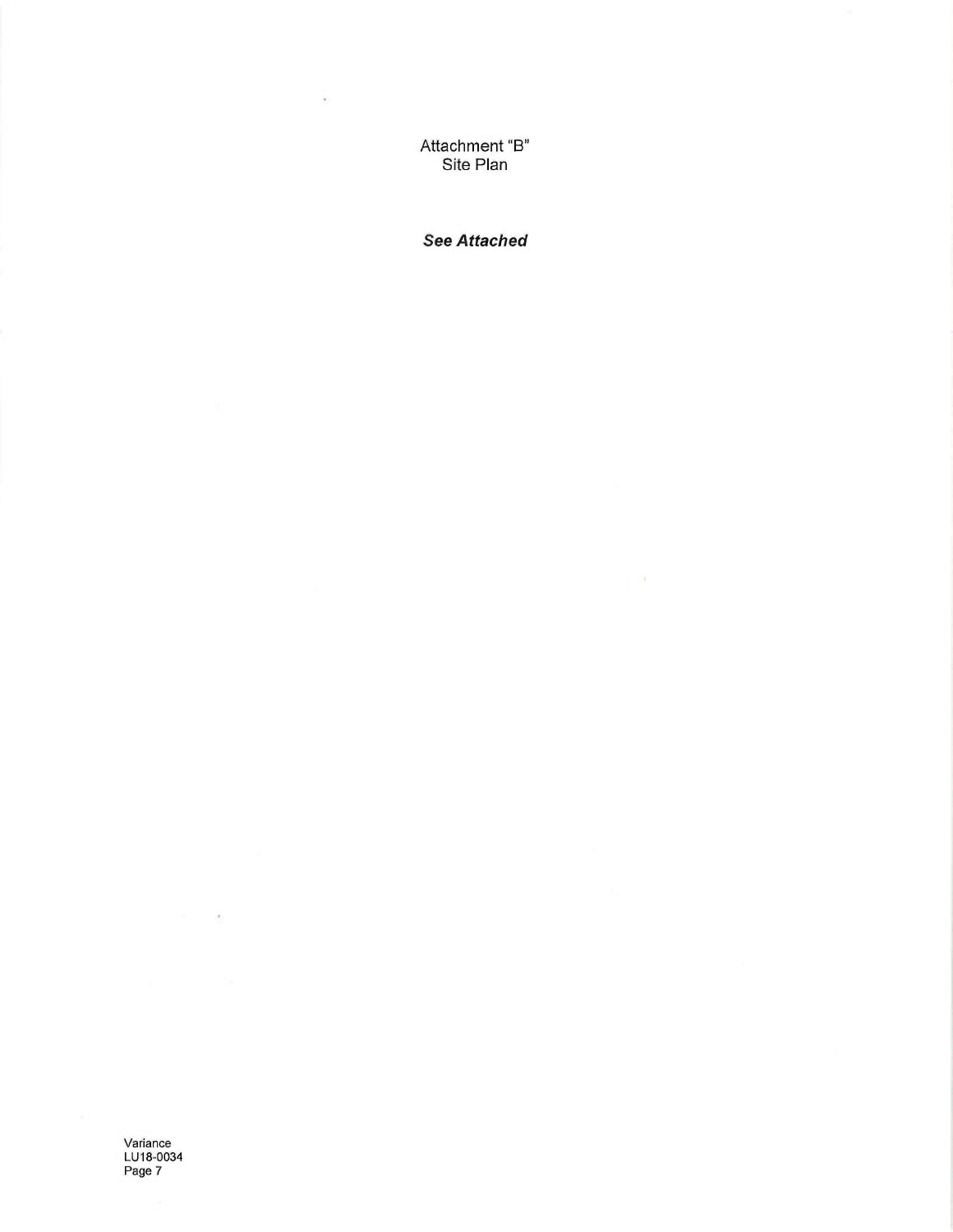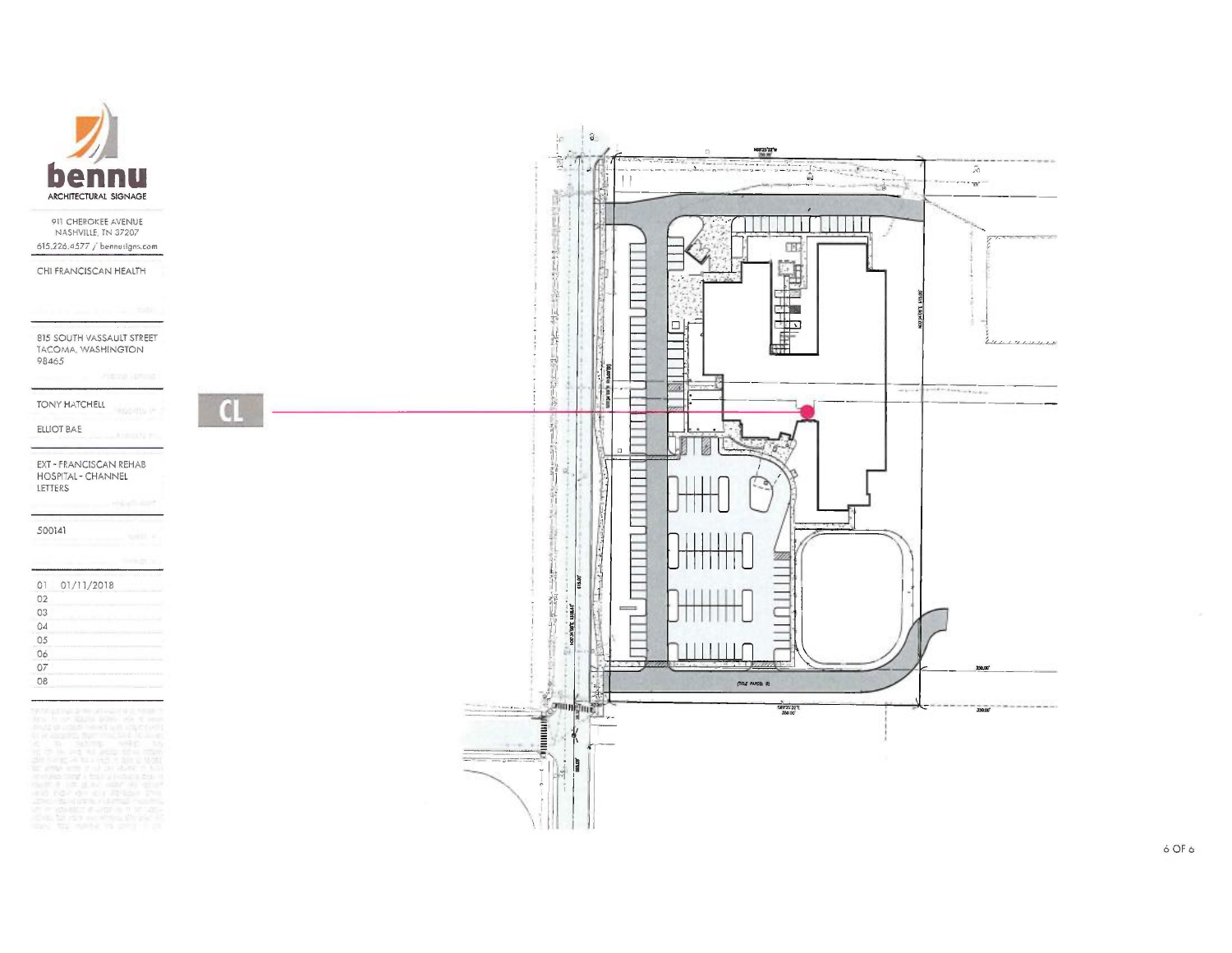Attachment "C" **Building Elevations** 

**See Attached** 

×

Variance<br>LU18-0034<br>Page 8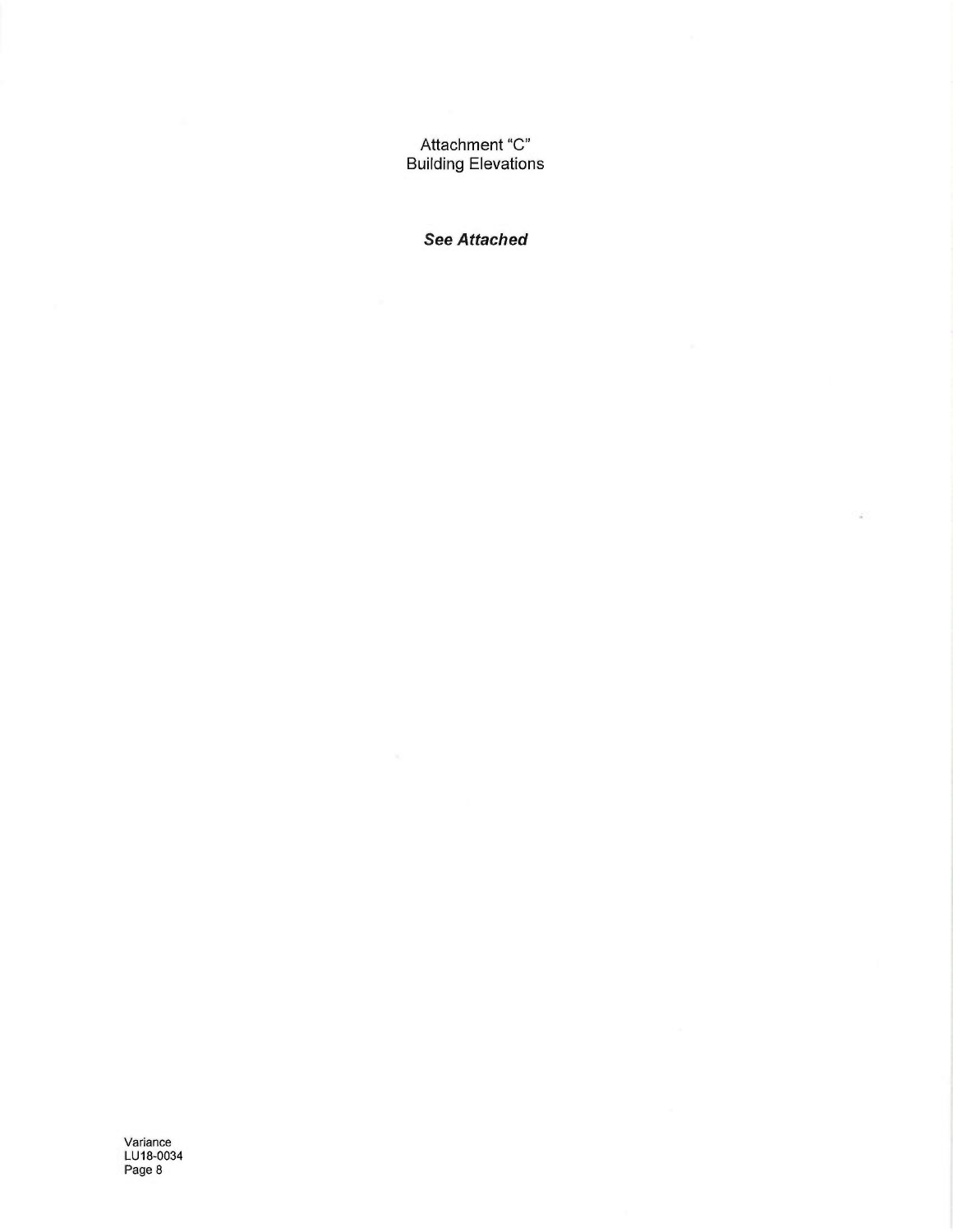

**911 CHEROKEE AVENUE** NASHVILLE, TN 37207 615.226.4577 / bennesigns.com

CHI FRANCISCAN HEALTH

815 SOUTH VASSAULT STREET **TACOMA, WASHINGTON** 98465

TONY HATCHELL

ELLIOT BAE

EXT - FRANCISCAN REHAB HOSPITAL - CHANNEL LETTERS

500141

| O <sub>1</sub> | 01/11/2018 |  |
|----------------|------------|--|
| 02             |            |  |
| 03             |            |  |
| 24             |            |  |
| ΩS             |            |  |
| 06             |            |  |
|                |            |  |
|                |            |  |

# **T CHI Franciscan Health Rehabilitation Hospital**



SIGNAGE CL: 116 ff





3 OF p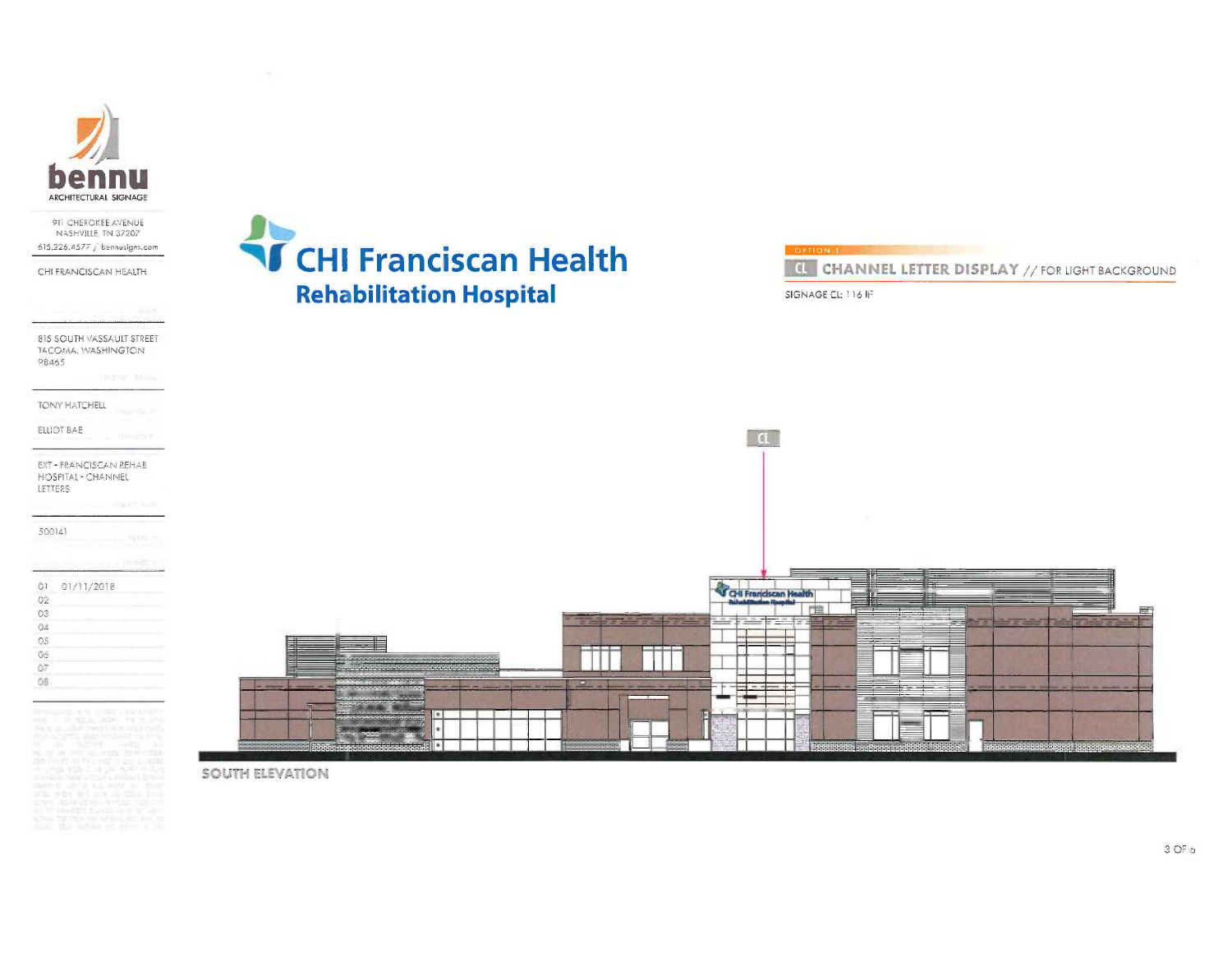Attachment "D" **Sign Details** 

**See Attached** 

¥

範

Variance<br>LU18-0034<br>Page 9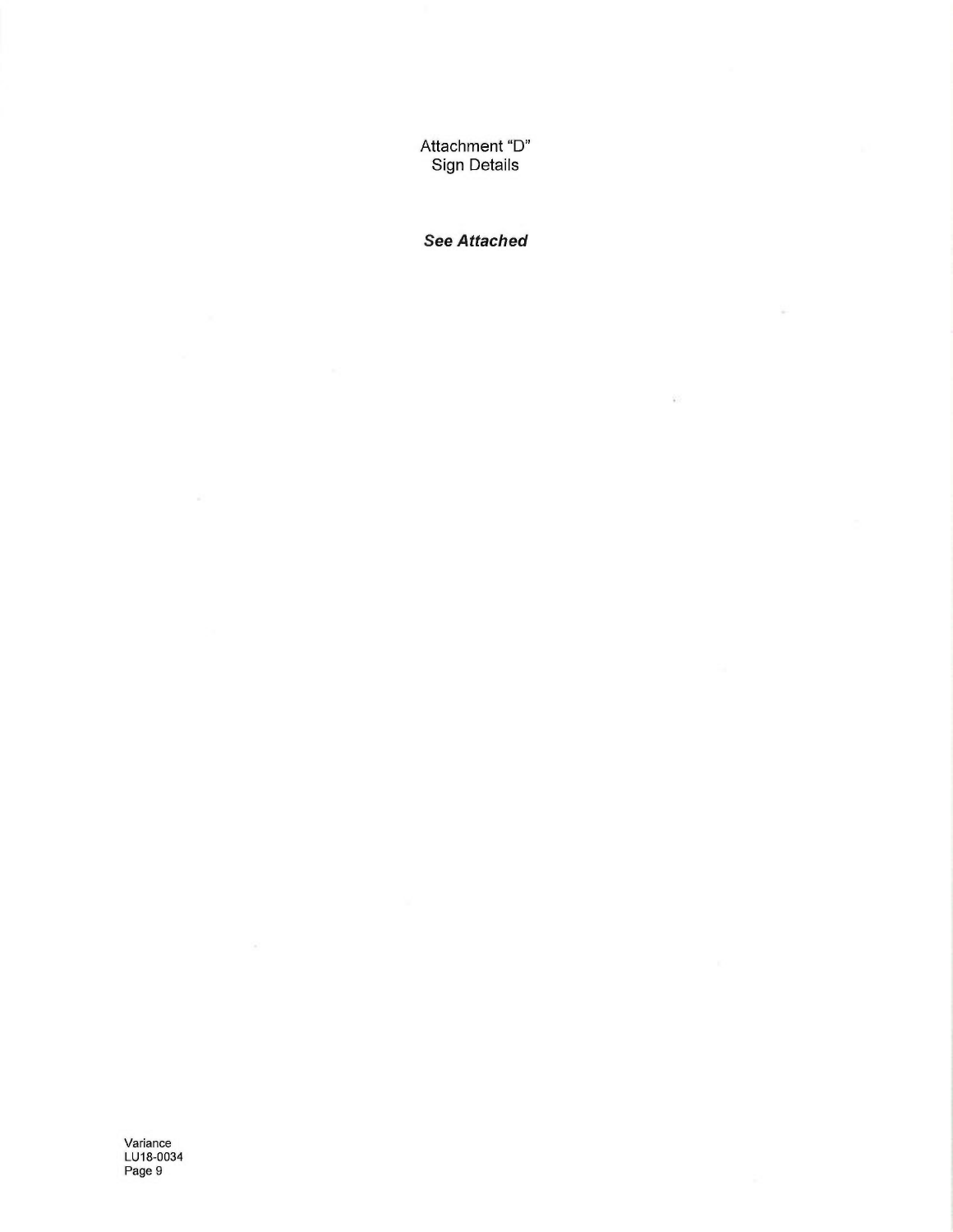

911 CHEROKEE AVENUE NASHVILLE, TN 37207 615,226.4577 / bennusigns.com

CHI FRANCISCAN HEALTH

815 SOUTH VASSAULT STREET TACOMA, WASHINGTON 98465

**TONY HATCHELL** 

ELLIOT BAE

EXT - FRANCISCAN REHAB HOSPITAL - CHANNEL LETTERS

500141  $O1$ 01/11/2018  $O<sub>2</sub>$ 03 04

| 05  |  |  |  |  |
|-----|--|--|--|--|
| 06  |  |  |  |  |
| 27  |  |  |  |  |
| O.8 |  |  |  |  |
|     |  |  |  |  |



#### **4 CHANNEL LETTER DISPLAY // FOR UGHT BACKGROUND**

 $SQ/FT: +16$  35 SF

100% BLACK

100% WHITE

**QUANTITY: 1 (ONE)** 

#### **SCALE: 1:24 FACE: SINGLE**

**ILLUMINATED: INTERNAL** 

**CONSTRUCTION:** STANDARD ALUMINUM CONSTRUCTION WITH MATTHEWS SATIN ACRYLIC POLYURETHANE FINISH.

**INSTALL:** 

**OFTIA** 

3/16 WHITE IMPACT MODIFIED ACYRLIC ILLUMINATED WITH WHITE LED'S WITH FACE PLATE TREATED WITH HIGH PERFORMANCE CAST TRANSLUCENT VINYL. PAINT EXPOSED STRUCTURE MAP BLACK. 1" TRIMCAP (BLACK) WITH 5.3" LETTER COIL (BLACK)





PLEX FACED CHANNEL LETTERS WITH LED ILLUMINTION / FLUSH MOUNTED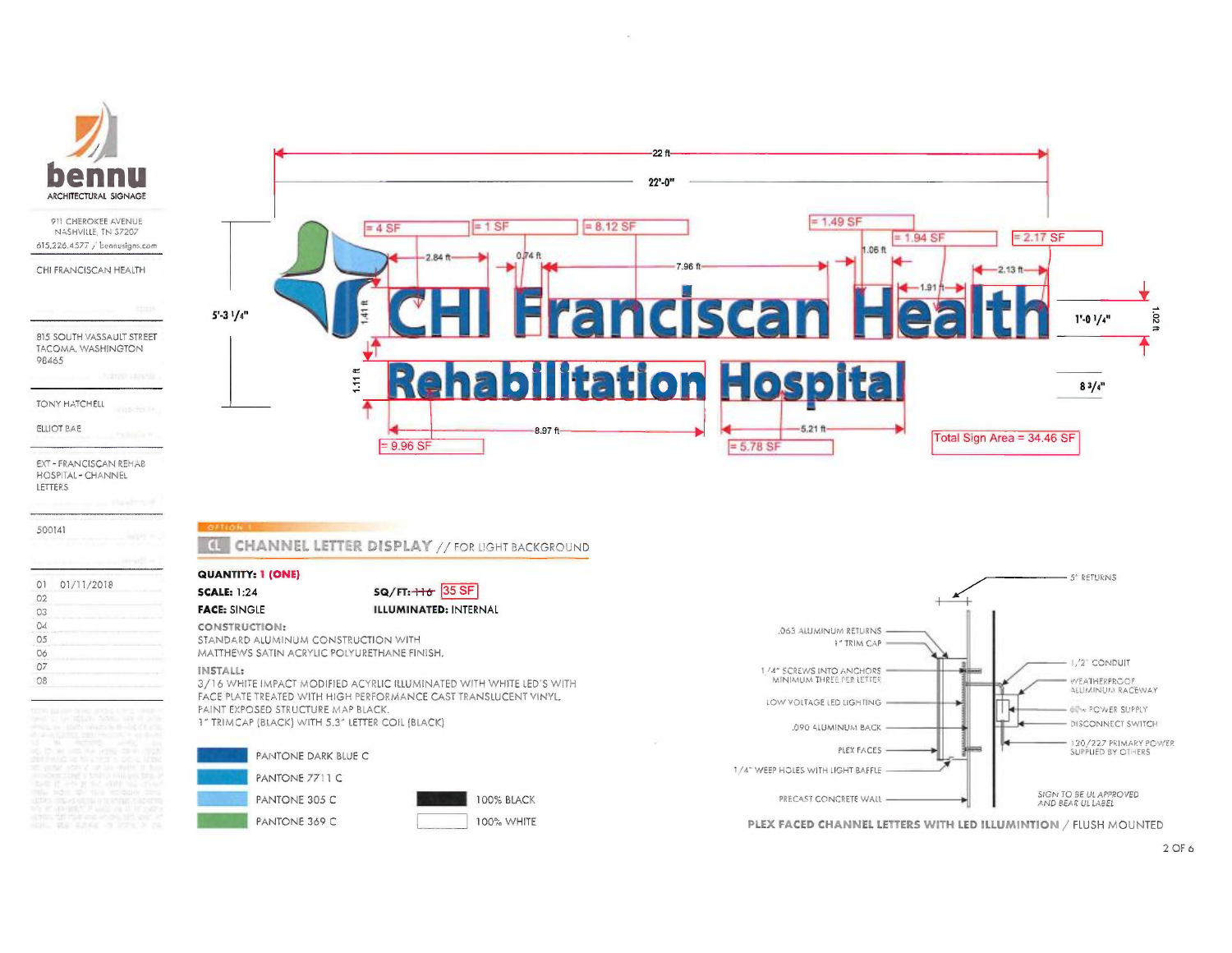Exhibit "A"<br>Applicant's Justification for Variance

 $\bar{\sigma}$ 

**See Attached** 

Variance<br>LU18-0034<br>Page 10